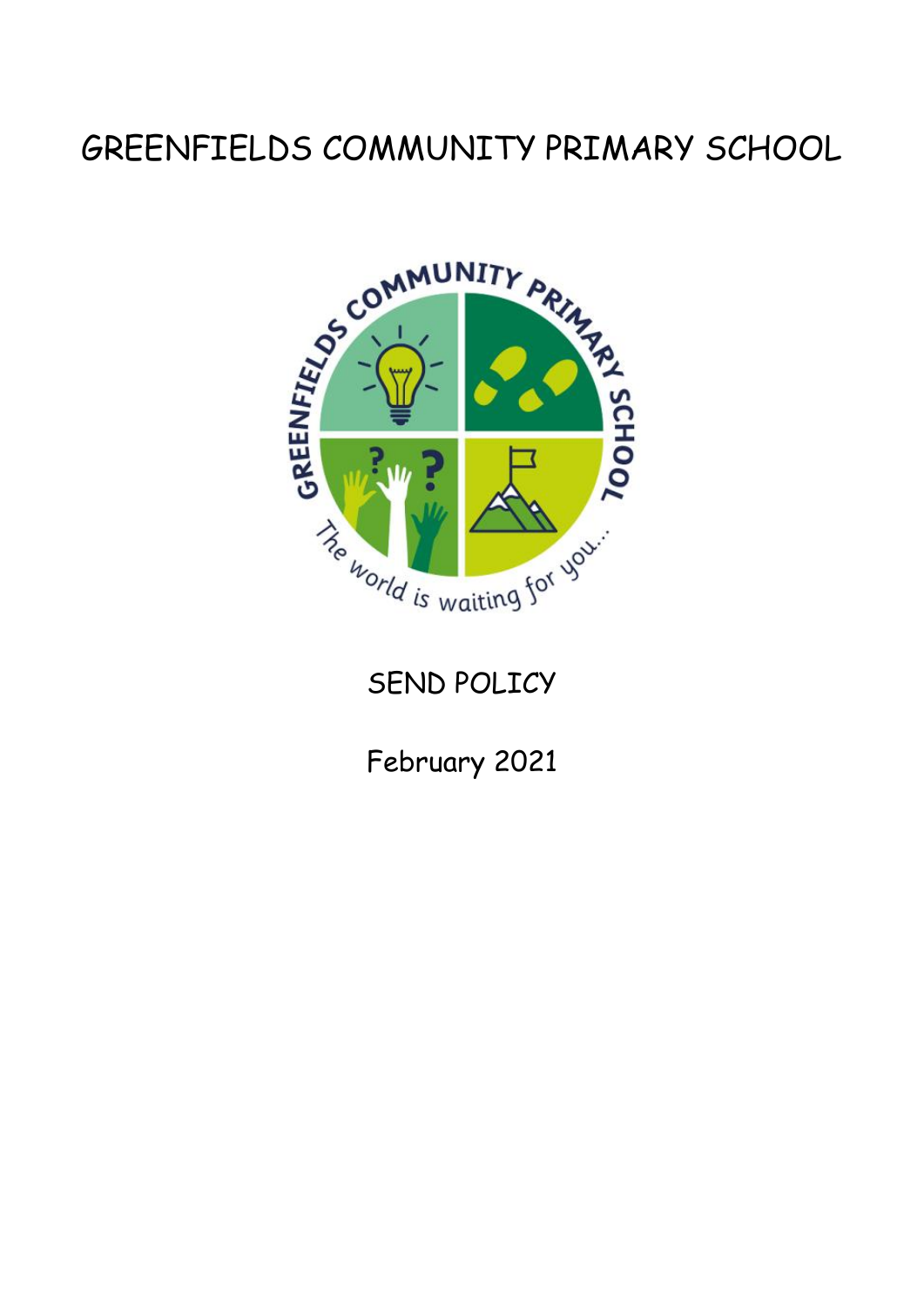#### **INTRODUCTION**

This policy is written in line with the statutory requirements laid out in the SEND Code of Practice 0 -25 (last updated April 2020) and with reference to:

- SEND Code of Practice 0 -25 (Last updated April 2020)
- The Children and Families Act 2014 (part 3)
- The Special Educational Needs and Disability Regulations (2014)
- The Special Educational Needs (Personal Budgets & Direct Payments) Regulations, Section 49
- Equality Act 2010; advice for schools DfE Feb 2013
- Working Together to Safeguard Children (2018)
- Statutory Guidance for Supporting Pupils at School with Medical Conditions (2014)
- The National Curriculum in England Key Stage 1 and 2 framework document (September 2013)
- Relevant school policies

**SENCo**: Mrs Gemma Robertson - 0191 6432801

#### **RATIONALE**

All pupils, irrespective of ability, share a common entitlement to a broad and balanced curriculum, inclusive of the National Curriculum. This right extends to every pupil of the school, whether or not they have a Special Educational Need and/or Disability (SEND). The school aims to provide a caring learning environment, rich in stimulation, which meets the needs of all pupils and fosters their academic, emotional and physical development, in order that each child reaches their potential.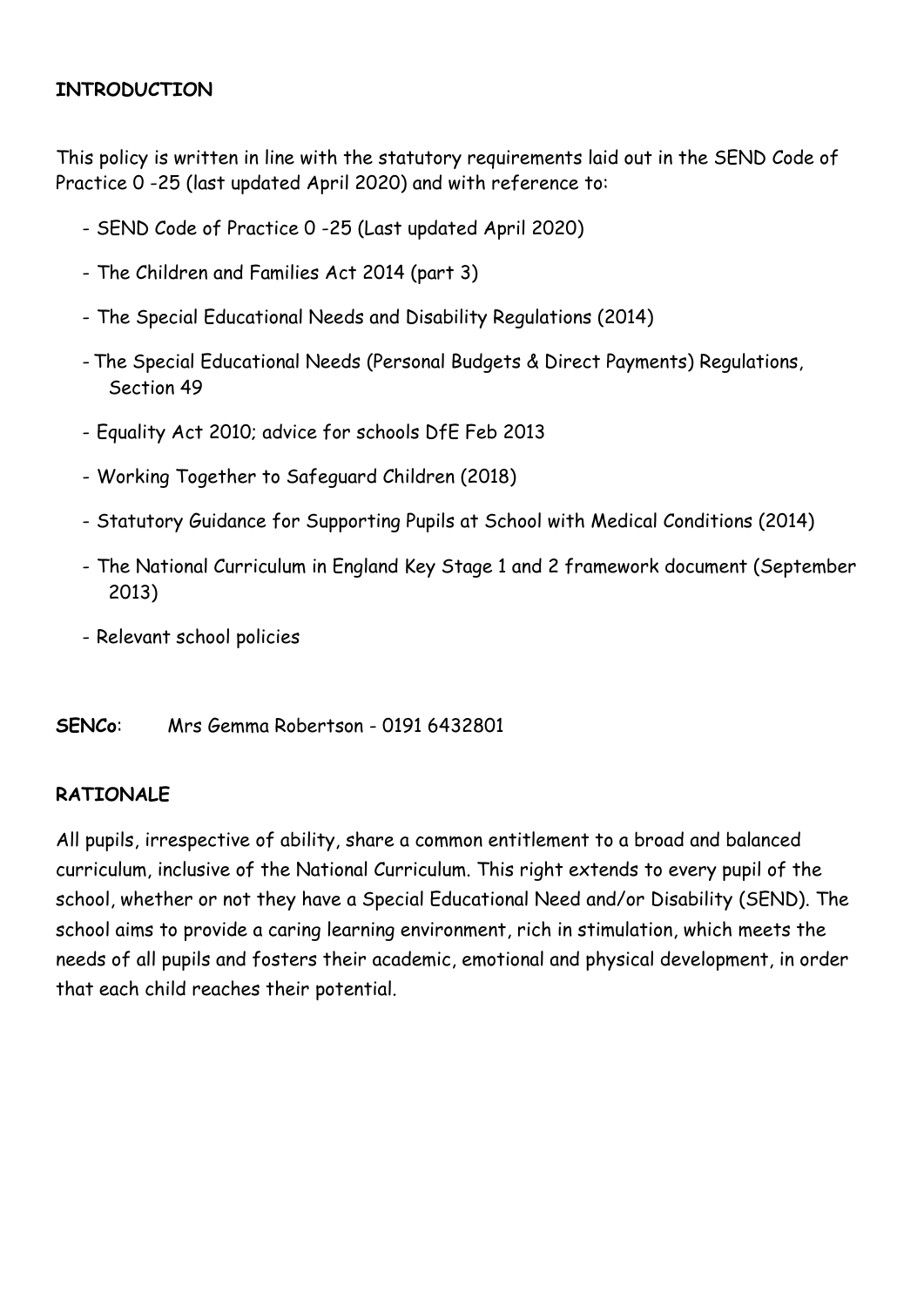- To support all children to develop their full potential and to value them equally; irrespective of ability, disability, race, gender or background and to give everyone access to the whole curriculum.
- To Identify any difficulties, as early as possible, in order to support children with their physical, social, emotional or intellectual development.
- To ensure that there is a consistent, whole-school approach to the identification and provision for pupils with special needs throughout the school.
- To involve parents/carers in a partnership of support.
- To work with, and in support of, outside agencies when a pupil's needs cannot be met by the school alone.
- To monitor and evaluate children's progress, providing the appropriate information and records as part of this process.
- To fully embrace inclusion for all pupils and ensure a policy of integration into all activities of the school.
- To work within the guidance provided in the SEND Code of Practice and pay due regard to all legislation related to SEN and Disabilities
- To deploy a Special Educational Needs Co-ordinator (SENCo) who will be a member of the school's senior management team, to act as a 'champion' for children with special educational needs and/or disabilities in school
- To support children with the tools to be able to learn at home during the Coronavirus pandemic

#### **IDENTIFICATION OF SEND (Special Educational Needs and/or Disability)**

The Code of Practice (last updated April 2020) identifies a pupil as having SEND if they have a learning difficulty or disability which calls for special educational provision to be made for them.

A child of compulsory school age has a learning difficulty or disability if they:

(a) Have a significantly greater difficulty in learning than the majority of others of the same age; or

## **AIMS**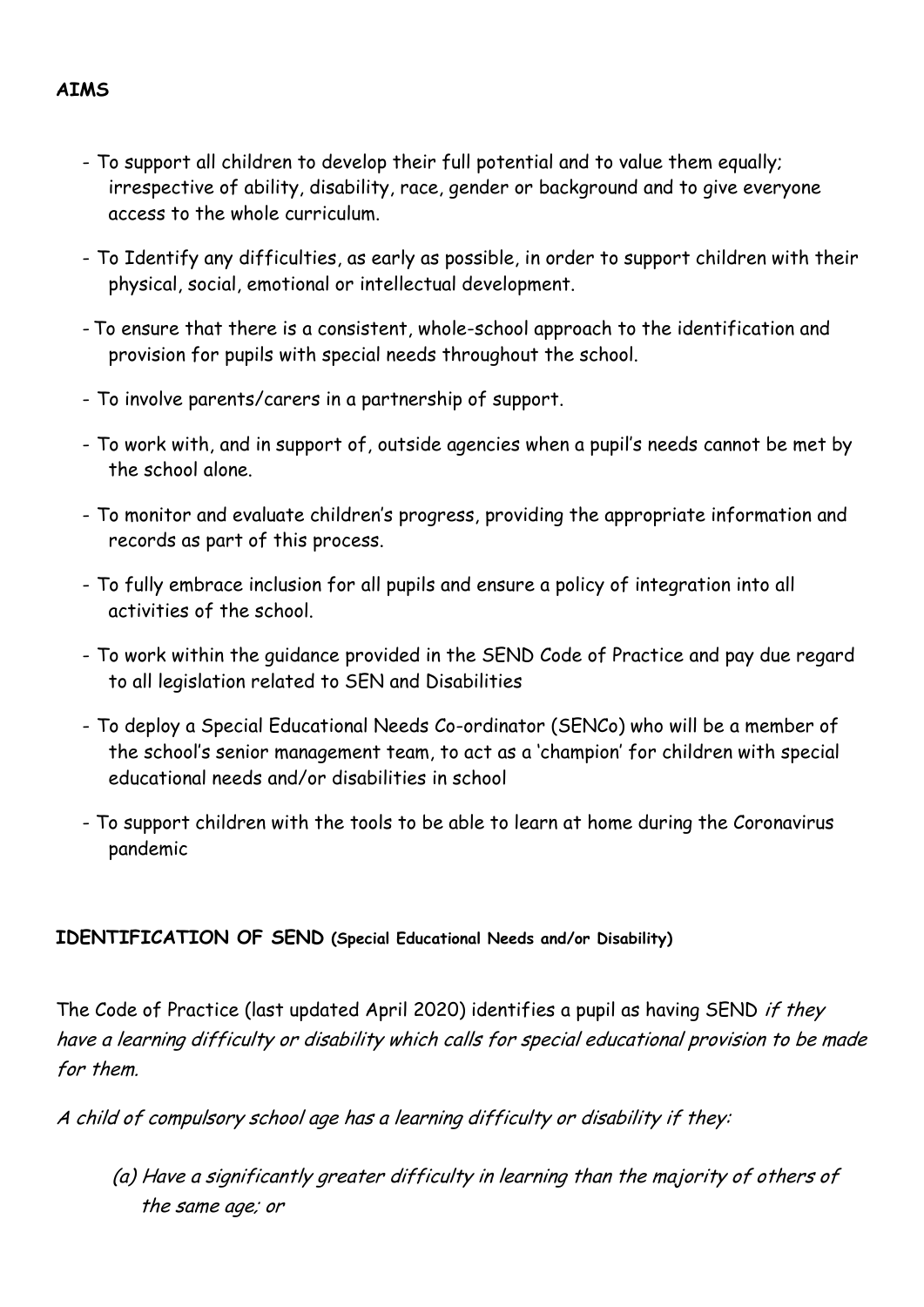(b) Have a disability which prevents or hinders them from making use of educational facilities of a kind generally provided for others of the same age in mainstream schools.

The Equality Act 2010 identifies a person as having a disability if the person has a physical or mental impairment, and the impairment has a substantial and long-term adverse effect on the person's ability to carry out normal day to day activities.

The Code of Practice (2Last updated April 2020) identifies four broad areas of SEND:

- **Communication and interaction:** Children with speech, language and communication needs have difficulty in communicating with others. This may be because they have difficulty saying what they want to, understanding what is being said to them, or they do not understand or use social rules of communication.
- **Cognition and learning:** Learning difficulties covers a wide range of needs, including moderate learning difficulties, severe learning difficulties, where children are likely to need support in all areas of the curriculum and associated difficulties with mobility and communication, through to profound and multiple learning difficulties. Specific learning difficulties affect one or more specific aspects of learning. This encompasses a range of conditions such as dyslexia, dyscalculia and dyspraxia.
- **Social, emotional and mental health difficulties:** Children may experience a wide range of social and emotional difficulties which manifest themselves in many ways. These may include becoming withdrawn or isolated, as well as displaying challenging, disruptive or disturbing behaviour. These behaviours may reflect underlying mental health difficulties.
- **Sensory and/or physical needs:** Some children require special educational provision because they have a disability which prevents or hinders them from making use of the educational facilities generally provided. These difficulties can be age related and may fluctuate over time. Many children and young people with vision impairment, hearing impairment or a multi-sensory impairment will require specialist support.

These four broad areas give an overview of the range of needs that need to be planned for. The purpose of identification is to work out what action the school needs to take, not to fit a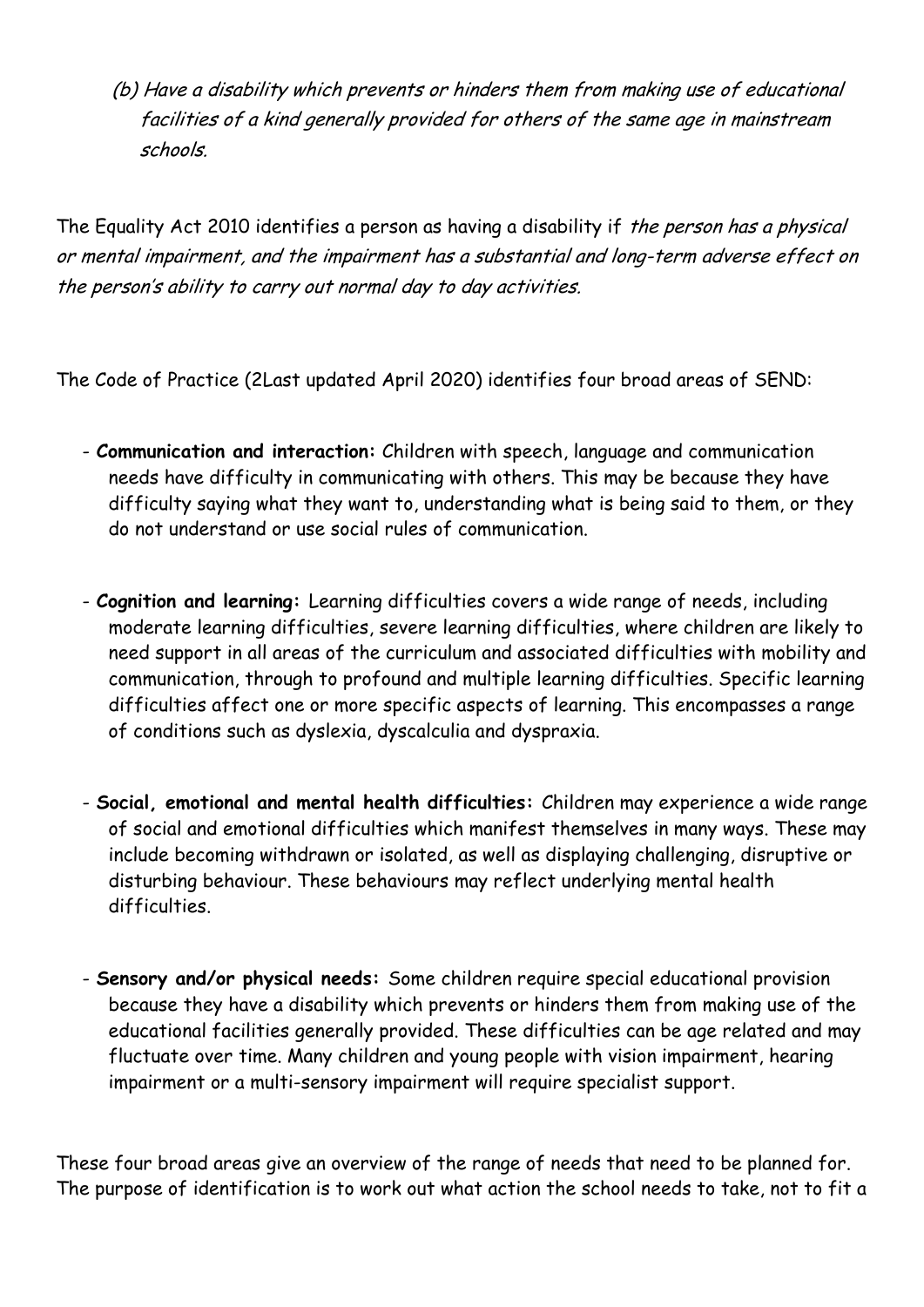pupil into a category. At Greenfields, we identify the needs of pupils by considering the needs of the whole child which will include not just their special educational needs.

We recognise that other factors may impact upon progress and attainment in school, but are not in themselves a special educational need, e.g. behaviour issues will not be identified as SEND but will, rather, be described as an underlying response to a previously listed need. Other factors include:

- Disability (the Code of Practice outlines the "reasonable adjustment "duty for all schools under current Disability Equality legislation – these alone do not constitute SEN)
- Attendance and Punctuality
- Health and Welfare
- English as an additional language
- Being eligible for Pupil Premium funding
- Being a Looked After Child
- Being a child of service personnel

## **A GRADUATED APPROACH TO SEN SUPPORT**

The arrangements for supporting pupils with SEND follows a graduated approach, as detailed in appendix 1.

#### **High Quality Teaching:**

Teachers are responsible and accountable for the progress and development of the pupils in their class, including where pupils access support from teaching assistants or specialist staff. Most children will have their needs met within class through high quality teaching. Pupil's progress and achievement will be monitored and any pupil not making expected progress will be given further targeted support as part of high quality teaching.

The SENCo analyses pupil assessments at least termly, looking at previous progress and attainment and comparisons with peers and national data. Examples of data that is analysed includes: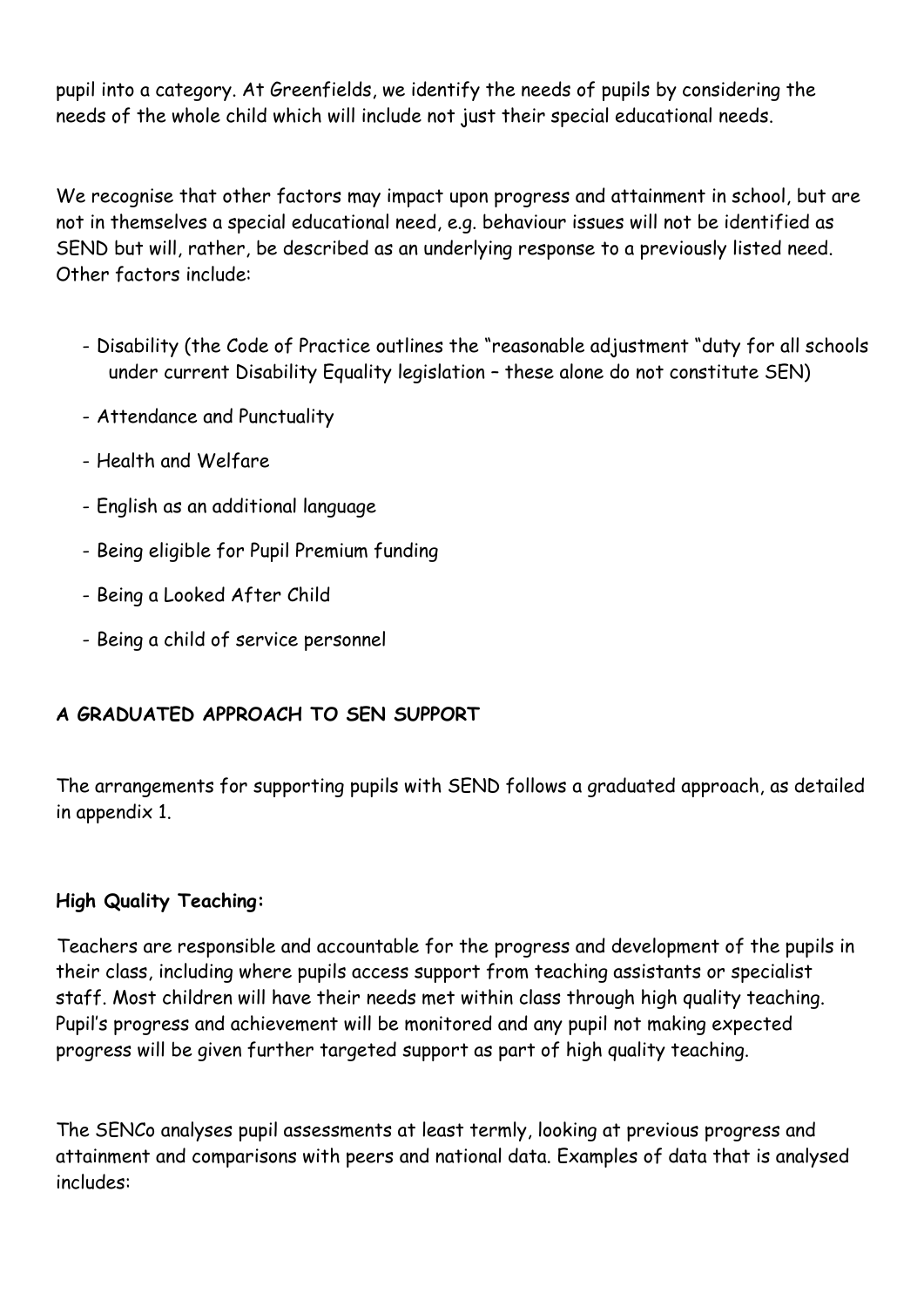- Attainment of year group Key Performance Indicators
- Performance in national assessments (e.g. SATs end of year Key Stage assessments)
- In class assessment information
- Termly reading, spelling and maths standardised tests

Any pupils who are falling significantly outside of the range of expected academic achievement will be monitored by their class teacher, Headteacher and the SENCo. The child's class teacher will take steps to provide differentiated learning opportunities that will aid the pupil's academic progression and enable the teacher to better understand the provision and teaching style that needs to be applied. Advice and support, with further assessment of the pupil's strengths and weaknesses, problem solving and advising of the implementation of effective provision will be provided by the SENCo.

A pupil that has been identified, by school or in partnership with another agency, as requiring provision that is additional to, or different from, that made generally for others of the same age, or is showing a significantly greater difficulty in learning than the majority of others of the same age, will be placed on the SEN register under 'SEN Support.' Parents/carers will be formally advised of this; they are also informed of the provision being made for their child. The aim of formally identifying a pupil with SEND is to help the school ensure that effective provision is put in place and so remove barriers to learning.

## **SEN Support:**

The support provided for pupils on the SEN register consists of a four–part process - **Assess, Plan, Do**, **Review.** This is an ongoing cycle to enable the provision to be refined and revised as the understanding of the needs of the pupil grows. This cycle enables the identification of those interventions which are the most effective in supporting the pupil to achieve good progress and outcomes.

#### **Assess:**

Once a child is placed on the SEN register, a 'profile' will be created by the SENCo, gathering information from the pupil, school staff and parents/carers to establish how best to support the child. The SENCo considers how each pupil needs to be supported on three levels:

- **High Quality Teaching** – This is the foundation of all teaching, assessment and intervention for all pupils.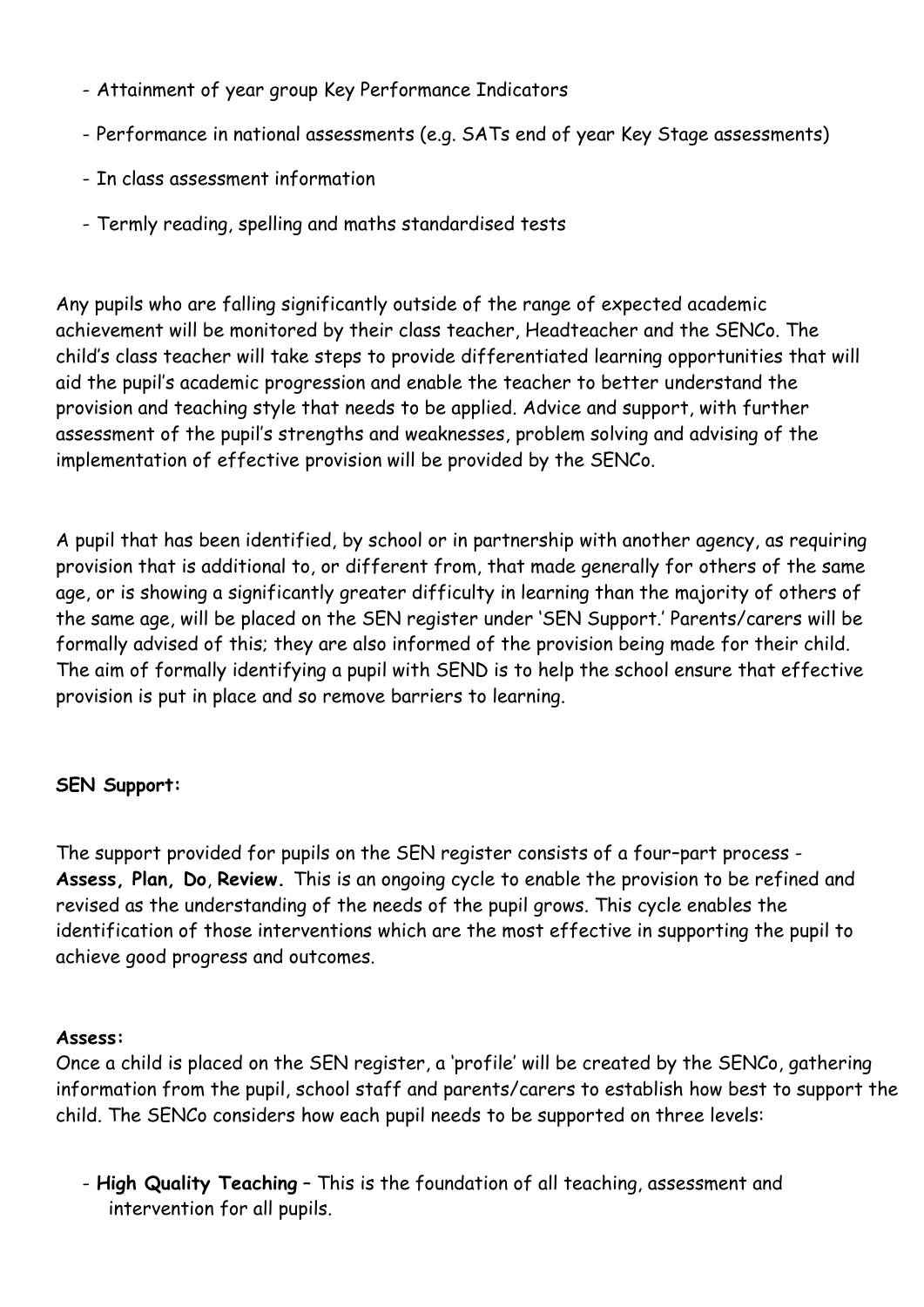- **Additional school Intervention and Support**  building on high quality teaching, where a pupil may need more input and advice may be sought from professionals to support individual assessments and interventions.
- **High Needs** for pupils with more complex or enduring needs, whose effective access to the curriculum and learning require highly personalised advice and support.

For higher levels of need we draw on specialised assessments from external agencies and professionals, including Specialist Teachers, health professionals (e.g. Occupational Therapists, Physiotherapists, Paediatricians, and Speech and Language therapists), CAMHS, Social care, Educational Psychologists and Counsellors in accordance with their referral criteria. Parents/carers are consulted about any outside agency intervention.

#### **Plan:**

Planning meetings are held, where possible, with the child, their parents/carers, their teacher, their Teaching Assistant(s) (TA), the SENCo and where appropriate, any external agencies involved to agree the outcomes, interventions and support that is required and a clear date for review.

An individual plan is then produced, identifying SMART targets and provision that will help to achieve the desired outcomes stated in the plan.

Parents/carers and all those working with the pupil will be given a copy of the child's plan so that they are aware of the child's individual needs, the support that is being provided, any particular teaching strategies/approaches that are being employed and the outcomes that are being sought.

#### **Do:**

The Teachers' Standards make it clear that teachers are responsible for 'adapting teaching to respond to the strengths and needs of all pupils'. Therefore, the class teacher remains responsible for working with the child on a day-to-day basis and for the progress of all pupils in their class, including pupils with SEND. They will retain responsibility even where the interventions may involve group or one-to-one teaching away from the main class teacher. The class teacher holds the responsibility for evidencing progress according to the outcomes described in a child's plan. They will work closely with TAs to plan and assess the impact of support and interventions and links with classroom teaching. Support with further assessment of the pupil's strengths and weaknesses, problem solving and advising of the implementation of effective support will be provided by the SENCo.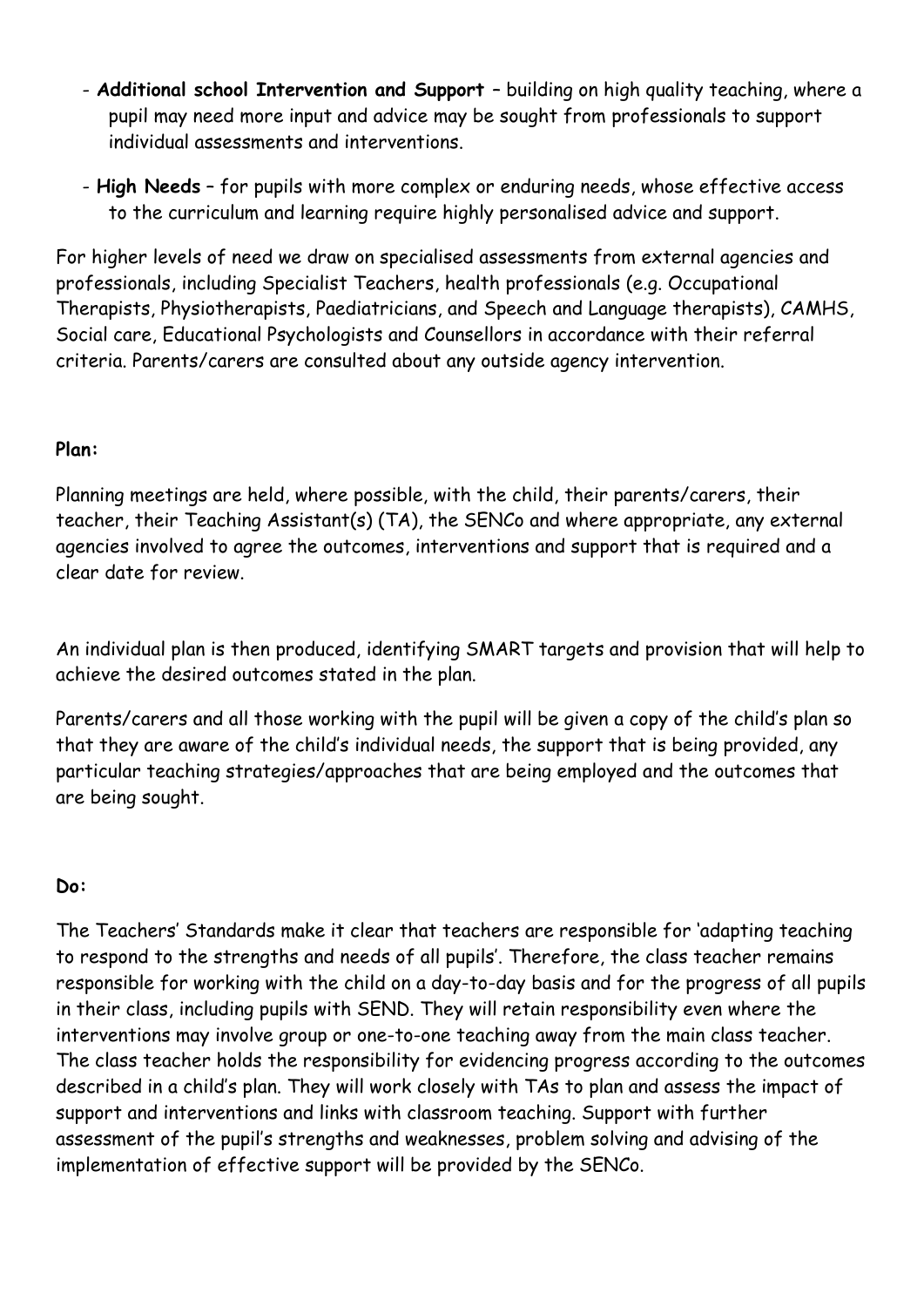#### **Review:**

Reviews of pupils' progress will be made at least termly. The review process evaluates the child's progress, looking at the impact and quality of the support and interventions provided so that any modifications to their provision or desired outcomes can be made.

#### **Adaptations to the curriculum and learning environment**

We make the following adaptations to ensure all pupils' needs are met:

- Differentiating our curriculum to ensure all pupils are able to access it, for example, by grouping, activity, 1:1 work, teaching style, content of the lesson etc.
- Adapting our resources and staffing where appropriate. For example, we update the support staff timetable every half term, to ensure that all of our SEND children are receiving the support they are entitled to and the support that they need.
- Using recommended aids suggested by outside agencies, such as iPads and specific programmes, coloured overlays, visual timetables, larger font, etc.
- Differentiating our teaching, for example, giving longer processing times, preteaching of key vocabulary and methods, reading instructions aloud, ensuring that the activity children are asked to do matches their learning style and specific need.

#### **Additional support for learning**

We have 17 teaching assistants who are trained to deliver interventions such as NELI, BLAST, and vocabulary. Our level 2 and 3 teaching assistant's time is allocated, depending on the level of SEND need within a year group.

Teaching assistants will support pupils on a 1:1 basis when they have an EHCP that details allocated hours that need 1-1 support. EHC Plans will also allocate time for small group interventions and support within the classroom setting.

Teaching assistants and class teachers will support pupils in small groups when they need support within the classroom environment to access an activity. This will also happen when SEND children are part of group interventions that have been designed to meet their specific needs.

We work with the following agencies to provide support for pupils with SEN:

- Language and Communication Team
- Speech and Language Therapy Team
- CAMHS
- Occupational Health Team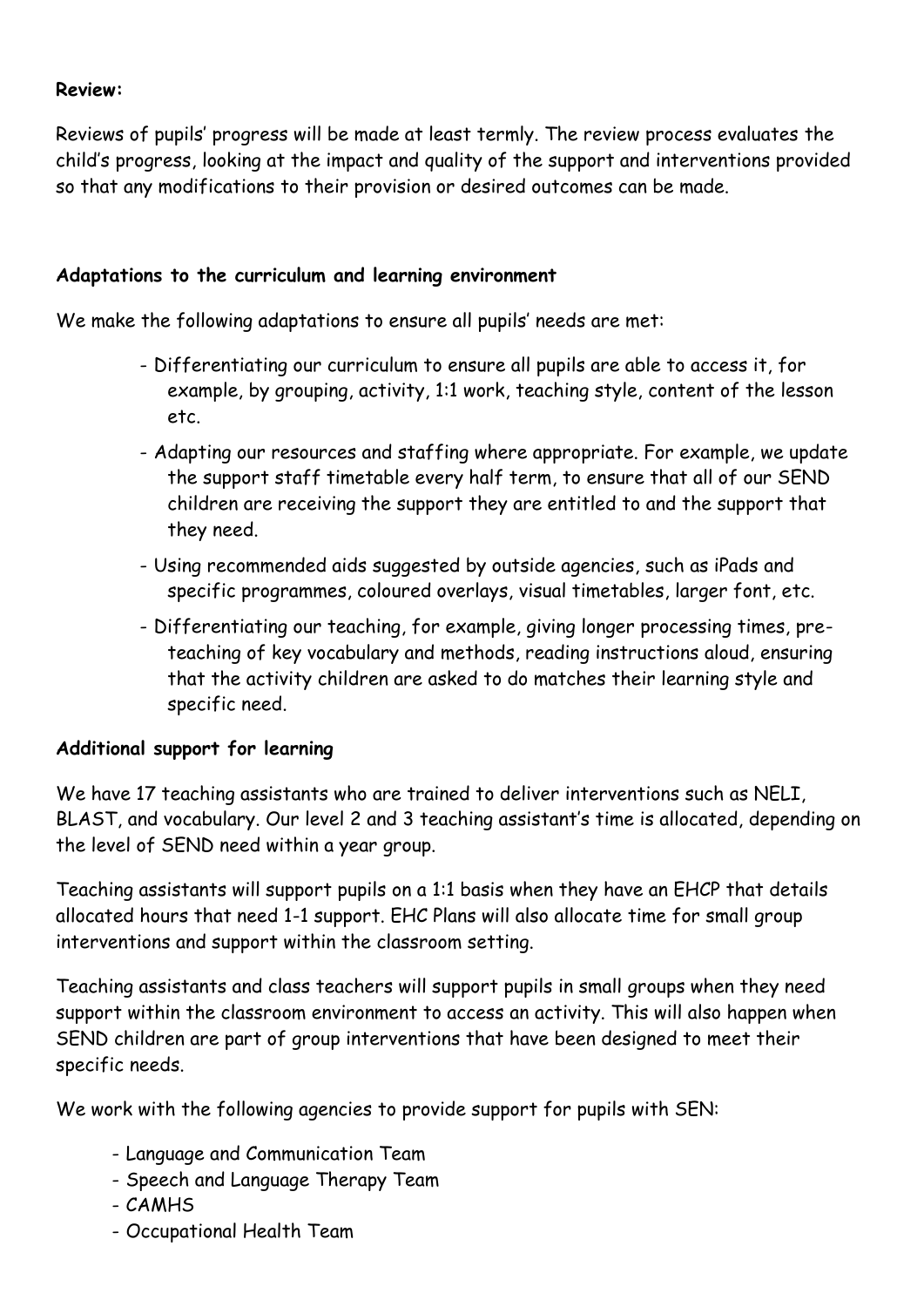- Dyslexia Team
- Educational Psychology Service

We also have two fully trained THRIVE practitioners in school, one who works within KS1 and the other who works within KS2. THRIVE promotes the improvement of emotional, mental and social development of pupils, including those with SEND. It gives children an opportunity to talk and to be listened to.

## **REFERRAL FOR AN EDUCATION, HEALTH & CARE PLAN (EHCP)**

Some children may require a statutory assessment to support their needs, this is usually requested by the school, but can be requested by a parent/carer. This may result in an Education, Health and Care Plan (EHCP). Information will be gathered relating to the current provision provided, action points that have been taken, and the outcomes of targets set. A decision will be made by the Local Authority about whether or not the child is eligible for an EHCP. Parents/carers have the right to appeal against a decision not to initiate a statutory assessment leading to an EHCP.

Once an EHCP has been completed and agreed, it will be kept as part of the pupil's formal record and reviewed at least annually by staff, parents/carers and the pupil at an Annual Review. This enables provision for the pupil to be evaluated and, where appropriate, for changes to be put in place, for example, reducing or increasing levels of support.

## **THE SEND REGISTER**

When a child is identified as having special educational needs and they have been placed on the school's register, their needs are regularly reviewed and the impact of any intervention work is monitored. The class teacher and/or the SENCo will meet with parents/carers to discuss progress and make decisions about next steps.

If it is identified, through the review process, that a pupil has made accelerated progress and they are now considered 'on track' against end of year expectations or are working broadly in line with their peers, they may be removed from the SEN register. Parents/carers will be informed of this decision and these pupils will be closely monitored to ensure that progress remains in line with age related expectations.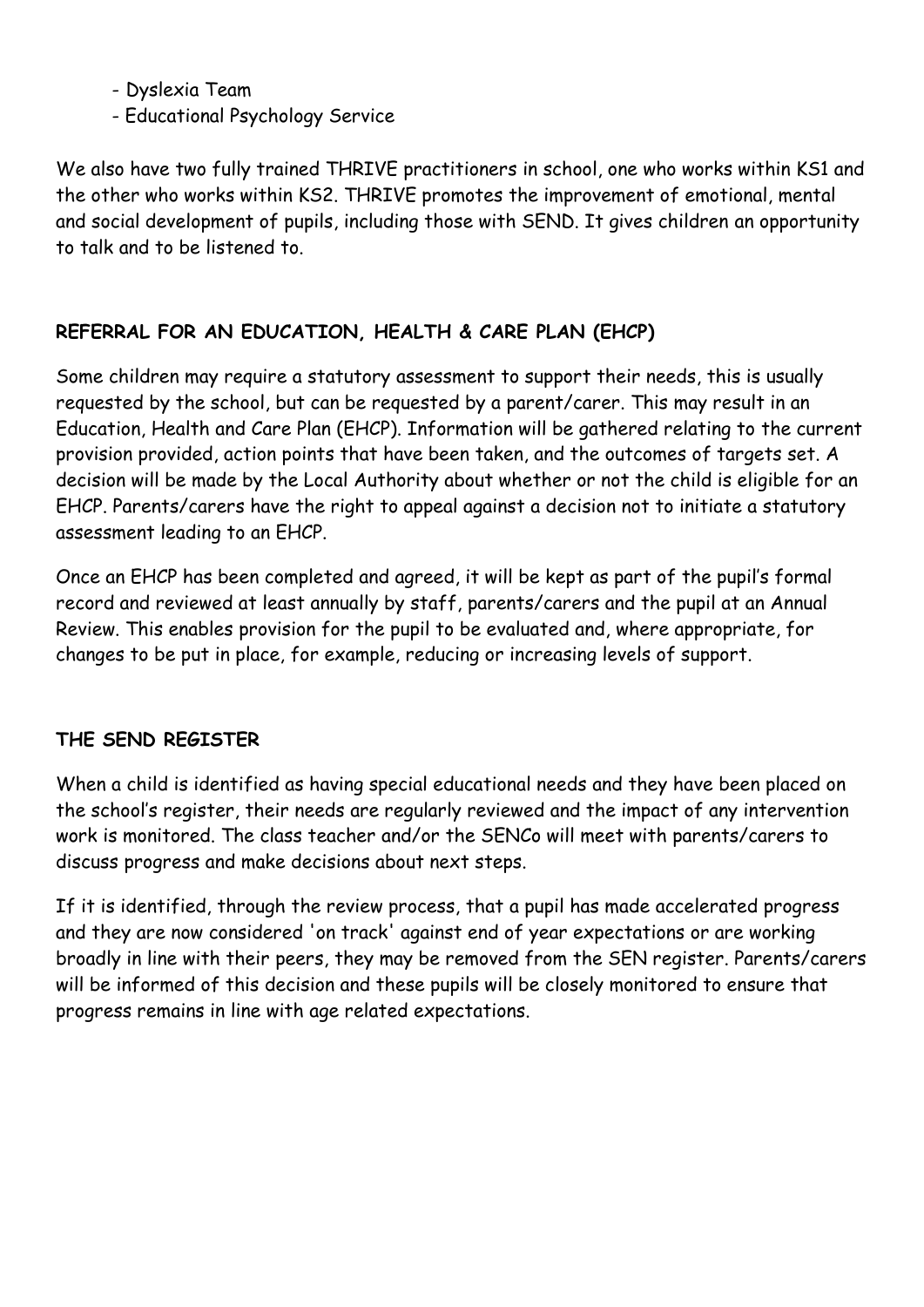#### **SUPPORTING PUPILS AND FAMILIES**

The Local Authority Local Offer is for children and young people with SEN and/or disabilities (SEND) and their parents/carers, its aims are to:

- Give information about education, health and care services.
- Give information about leisure activities and support groups.
- Make it easier for parents/carers to find out what they need to know.
- Help families to be less dependent on word of mouth.
- Help families find the nearest and most suitable services.
- Help families to provide feedback about what is needed or raise concerns.

The North Tyneside Local Offer can be accessed at:

#### [my.northtyneside.gov.uk/category/492/local-offer-special-educational-needs-and-disability-send](http://my.northtyneside.gov.uk/category/492/local-offer-special-educational-needs-and-disability-send)

Individual schools have a statutory requirement to provide a SEN Information Report, giving more detailed information (than the Local Offer) about their arrangements for identifying, assessing and making provision for pupils with SEN. The Greenfields' SEN Information Report can be found on our school website.

#### **ADMISSION ARRANGEMENTS**

We aim to be fully inclusive and no child will be refused admission to the school solely on the grounds of having Special Educational Needs. We also recognise that a request may be received from the Local Authority to support a child with Special Educational Needs through admission to our school.

Our school admission arrangements and our admissions policy can be found on the school website: [www.greenfieldsprimary.co.uk/admissions](http://www.greenfieldsprimary.co.uk/admissions/)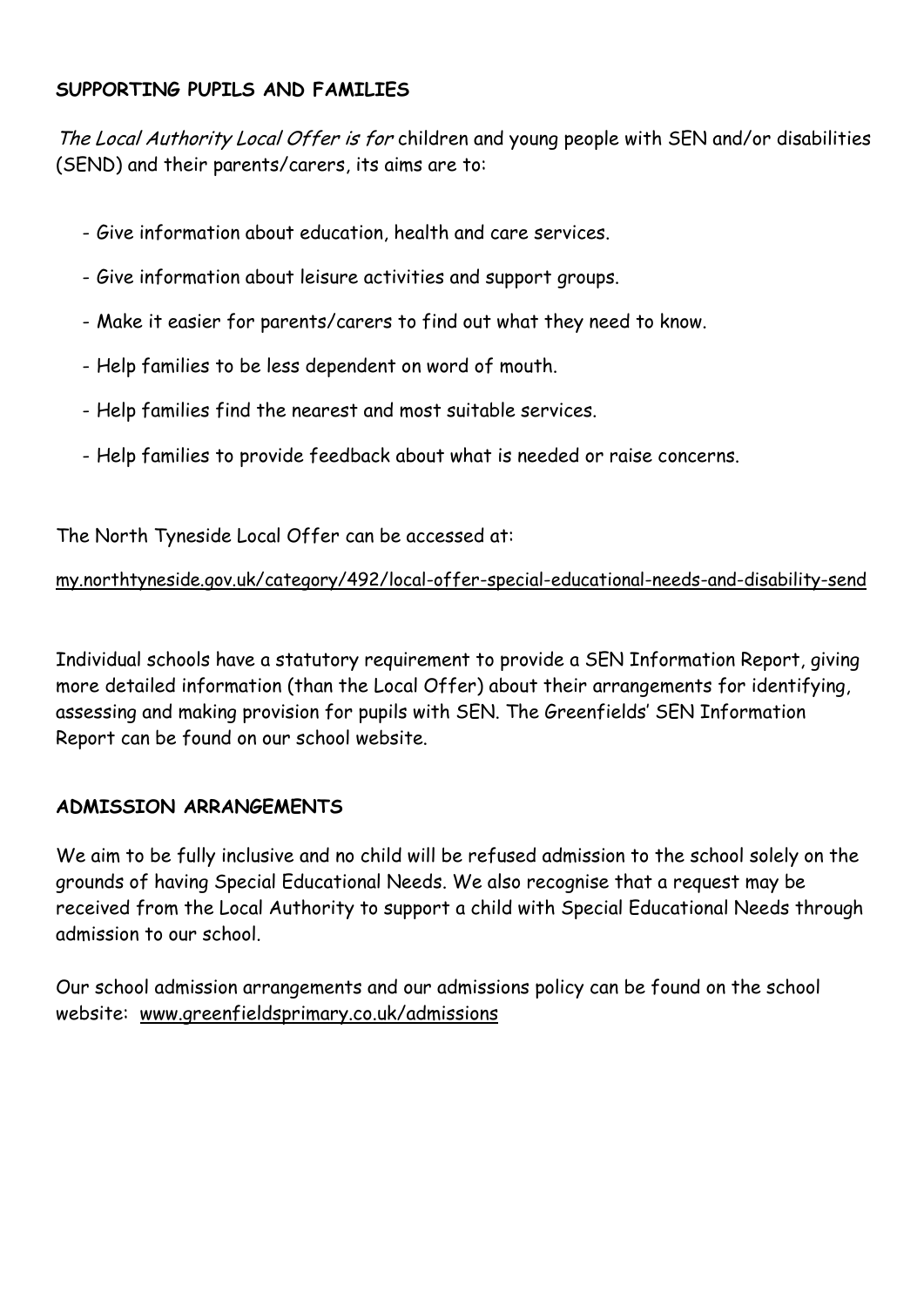#### **TRANSITION ARRANGEMENTS**

#### **Transition arrangements for transfer from other pre-schools/nursery schools:**

- Staff undertake home visits for all children. Where a child already has identified special educational needs, staff will also visit the child in their pre-school setting.
- When transferring from a pre-school, all children who were on the SEN register at pre-school remain on the SEN register at Greenfields. We will endeavour to ensure that any outside agency support already in place will continue.
- All children with SEND will be invited to visit the Early Years classrooms on several occasions to familiarise themselves with the staff, school structure, and main sites including toilets, hall, playground etc.

#### **Transition plan arrangements for transfer from class to class:**

- Prior to the start of a new academic year, the SENCo will inform teachers and their TAs about the SEN children in the class and provide them with any information about the child, including their plan and profile.
- Relevant training will be arranged for the teacher and/or TA.

#### **Transition plan arrangements for transfer from Greenfields to another primary school or secondary school:**

- Where children are transferring to Secondary School, the SENCo will contact the SENCos of each secondary school to transfer SEND information.
- All SEND school records will be passed on to the secondary school, or any other school the child may transfer to, regardless if the child has been removed from the register.
- Parents/carers of children who have an EHCP are invited to discuss transitional provision with the potential secondary school at their Review Meeting.
- Pupils in Year 6 with SEND will be supported to attend additional transition visits to their secondary school to ensure a smooth transition.

#### **SUPPORTING PUPILS AT SCHOOL WITH MEDICAL CONDITIONS**

Greenfields is fully committed to supporting children with medical conditions and to ensuring that they have full access to education, including school trips and physical education. We follow the recommendations of the Children and Families Act 2014 with regard to arrangements to support pupils with medical conditions. Where a pupil also has special educational needs, their provision will be planned and delivered in a coordinated way with their healthcare plan. Some children with medical conditions may be disabled and where this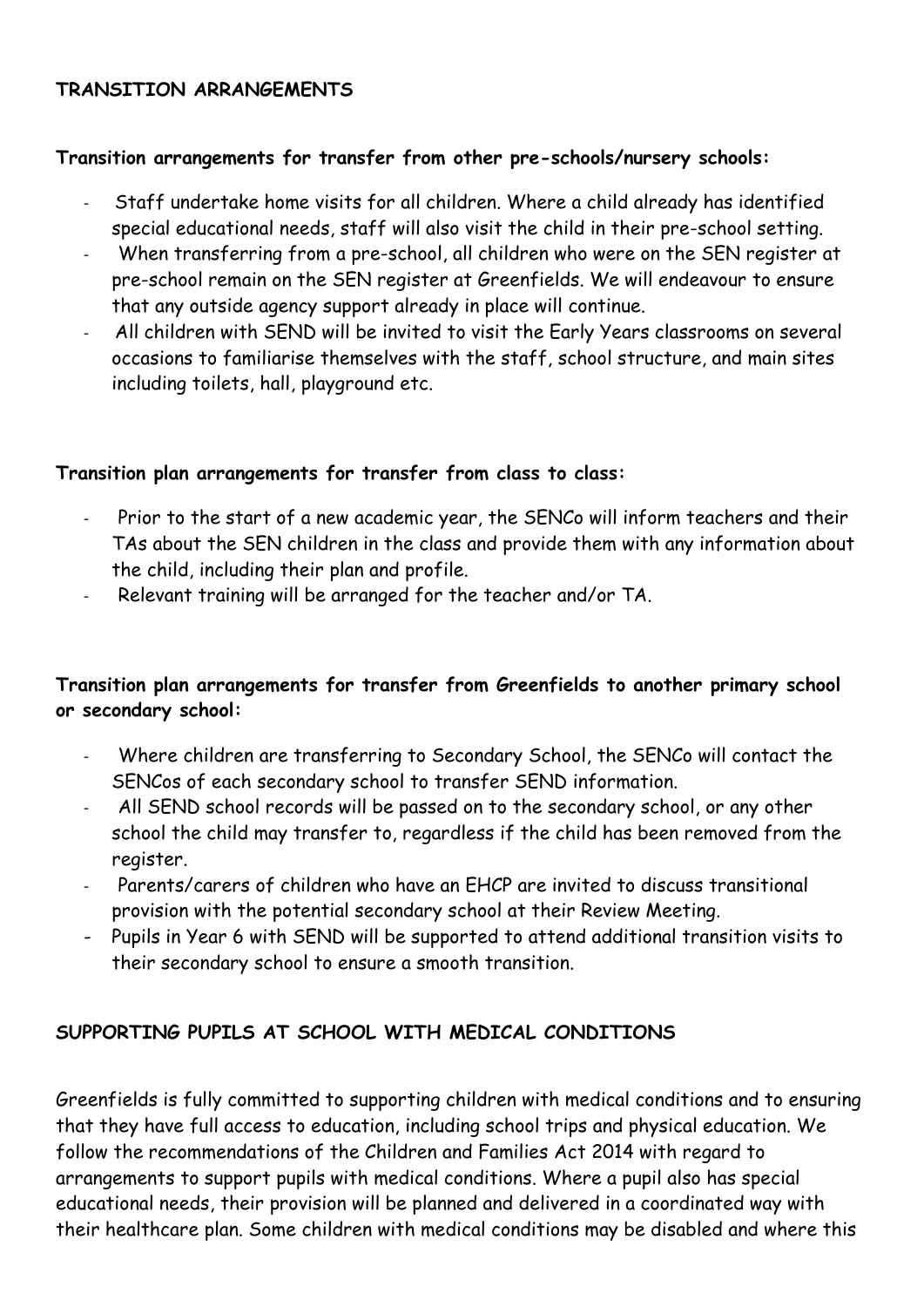is the case the school will comply with its duties under the Equality Act 2010. In all cases, staff will follow the school's policy on managing medical needs.

#### **TRAINING & RESOURCES**

Support for pupils with SEND is primarily funded by the school budget, with some additional funding from the Local Authority for children with an EHCP. In the case of a child with SEND being eligible for free school meals, Pupil Premium funding may also be utilised.

The SENCo is a qualified teacher; who attends regular up-date meetings and relevant courses run by the Local Authority relating to the needs of pupils within the school. She also attends termly SENCo cluster meetings covering a range of SEN topics.

In order to maintain and develop the quality of teaching and provision to respond to the strengths and needs of all pupils, all staff are encouraged to undertake training and development. Staff training is identified through appraisals, action plans and the School Improvement Plan.

Regular opportunity is given to Teaching Assistants and the SENCo to attend courses on relevant SEND topics and give feedback at meetings run by the SENCo. Training needs are also supported through peer mentoring, modelling, observation, working with outside agencies and staff meetings.

All teachers and support staff undertake induction on taking up a post and this includes an explanation of the systems and structures in place around the school's SEND provision and practice and to discuss the needs of individual pupils. Newly qualified teachers are offered additional support through the Local Authority NQT network and in school training from the SENCo.

## **ROLES & RESPONSIBILITIES**

#### **The key responsibilities of the SENCo include:**

- Overseeing the day-to-day operation of the school's SEND policy
- Monitoring pupil assessment data at least termly.
- Reporting regularly to the Headteacher about SEND provision and issues.
- Coordinating provision for children with special educational needs.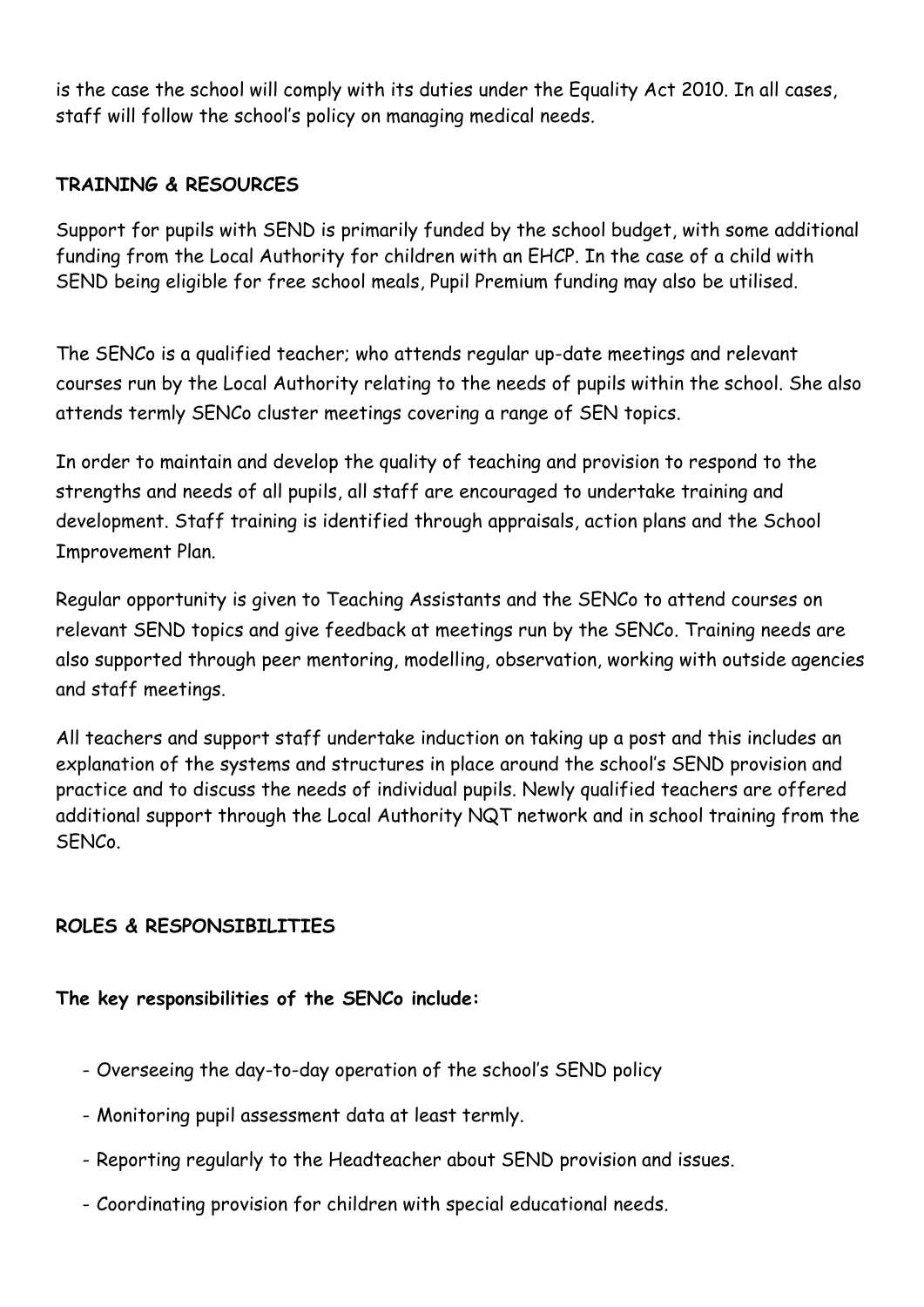- Liaising with and advising fellow teachers and Teaching Assistants.
- Overseeing the records of all children with special educational needs.
- Liaising with parents/carers of children with special educational needs.
- Contributing to the in-service training of staff.
- Liaising with external agencies including the LA's educational psychology service, health services, social services and voluntary bodies.
- Chairing Annual Review meetings
- Attending courses to keep skills and knowledge up to date.
- Overseeing interventions to be used in school.
- Writing and updating the SEND policy and the SEND action plan annually.
- Writing and updating the SEND Information Report as needed and at least annually.
- Liaising with the nominated SEND governor termly

## **The role of the governing body:**

- Do its best to ensure that all pupils with special educational needs and/or disabilities are appropriately catered for and that they have the opportunity to participate as fully as possible in all aspects of school life.
- Ensure that parents/carers are notified of a decision by the school that their child has special educational needs.
- Establish a SEND policy which is publicly available and can be easily understood by parents/carers; and review that policy on a regular basis.
- Ensure that the SEND Code of Practice is followed.
- Nominate a SEND governor to meet the SENCo on a termly basis, to gain information about the provision made for pupils with SEND, to monitor the implementation of the SEND policy and to report back to the governing body on a regular basis.
- Observe at first-hand what happens in school both inside and outside the classroom to ensure that pupils with SEND are actively involved in all aspects of school life.
- Take opportunities to meet and talk with parents/carers of children with SEND.
- Keep informed about developments in the area of special educational needs, nationally, locally and within the school.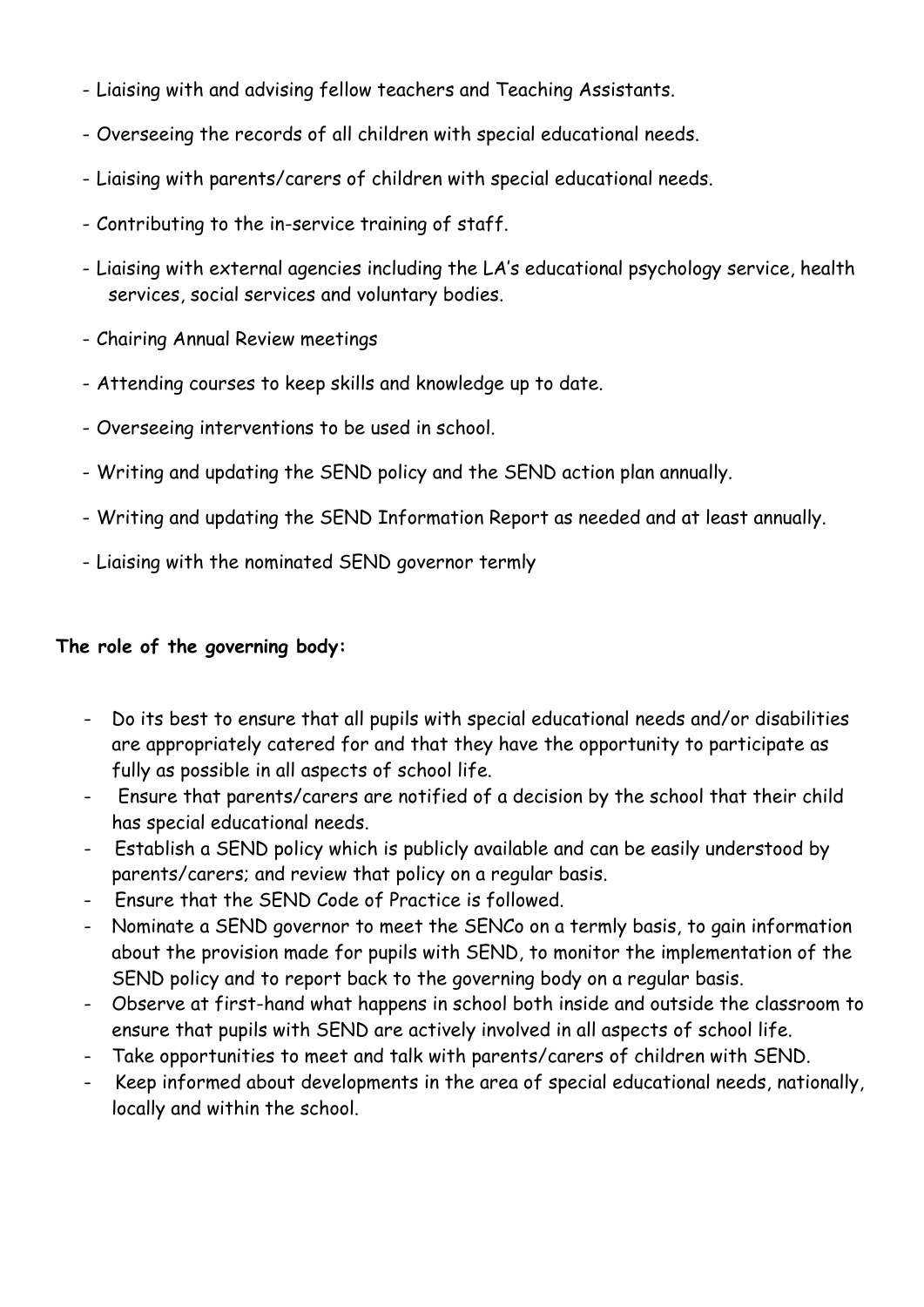#### **The key responsibilities of the Headteacher include:**

- Involvement with parents/carers as partners in the learning process.
- Liaising regularly with the SENCo.
- Liaising with the LA with respect to policy and enactment.
- Ensuring that the SEND Policy is implemented as described.
- Involvement in how children with SEND are integrated within school as a whole.
- Ensuring that the legal requirements of current legislation are met within the school.
- Keeping the Governing Body well informed about SEND within the school.
- Ensuring that the school has clear and flexible strategies for working with parents/carers, and that strategies encourage involvement in their child's education.
- Ensuring the SENCo receives training and induction in their role
- Giving the SENCo sufficient time and resources to fulfil their role and responsibilities
- Dealing with queries or complaints from parents/carers.

#### **Other roles and responsibilities:**

The **Teaching Assistants (TAs)** work under the guidance of the Class Teacher, SENCo and external agencies to support the education of pupils who need particular help to overcome barriers to learning.

The **Designated Safeguarding Lead** is the Headteacher. The Deputy Headteacher and the Assistant Headteacher are both **Deputy Designated Safeguarding Leads.**

The staff responsible for managing the schools' responsibility for **supporting pupils with medical conditions** are the SENCo and the School Business Manager.

The member of staff responsible for managing **Pupil Premium funding and funding for Looked After Children (LAC)** is the Deputy Headteacher.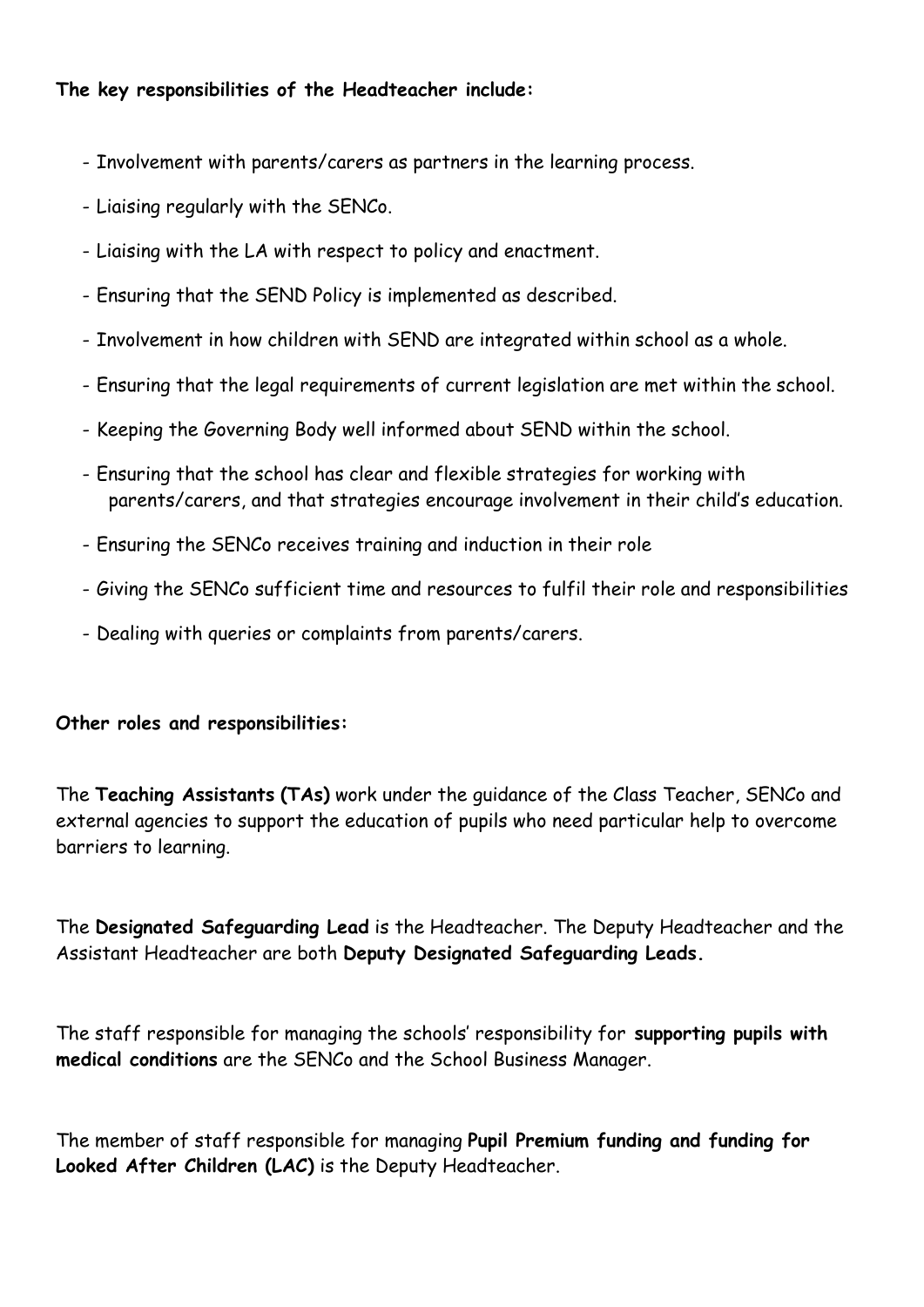#### **STORING & MANAGING INFORMATION**

All confidential files relating to the Special Educational Needs of individuals are kept securely in the Headteacher's office, or electronically, on a secure part of the school server. Day to day formative and summative assessment information is kept by the class teacher. Documents are stored until a child changes school; all documentation relating to special educational needs and/or disabilities is managed in line with Data Protection guidelines.

#### **ACCESSIBILITY**

At Greenfields, we are committed to taking every reasonable action to ensure that all aspects of school life are accessible to all children. Our Accessibility policy and plan provide full details of current provision and planned actions.

Examples of some of the ways we have increased and promoted access to the school curriculum and the wider curriculum are:

- Purchase of ICT software and resources to support teaching and learning
- Deployment of Teaching Assistants according to pupil need
- Support for pupils to access school activities, visits and extra-curricular activities
- Use of visual timetables and symbols to help children make choices when needed
- Disabled toilet facilities

## **DEALING WITH COMPLAINTS**

At Greenfields, we encourage parents/carers to get in touch if they have any concerns about their child's learning or are unhappy with the special educational provision that their child is receiving. We encourage parents/carers to share their concerns early, so that they do not become a problem; we cannot resolve concerns if we do not know about them.

In the first instance, we make every effort to resolve concerns by meeting with the parent/carer to discuss their concerns in detail and by agreeing a way forward to address the issue. If the issue cannot be resolved through these discussions, then the school's Complaints Policy should be followed. A copy of this policy is available on the school's website[:](http://www.greenfieldsprimary.co.uk/policies/) [www.greenfieldsprimary.co.uk/policies](http://www.greenfieldsprimary.co.uk/policies/)

#### **BULLYING**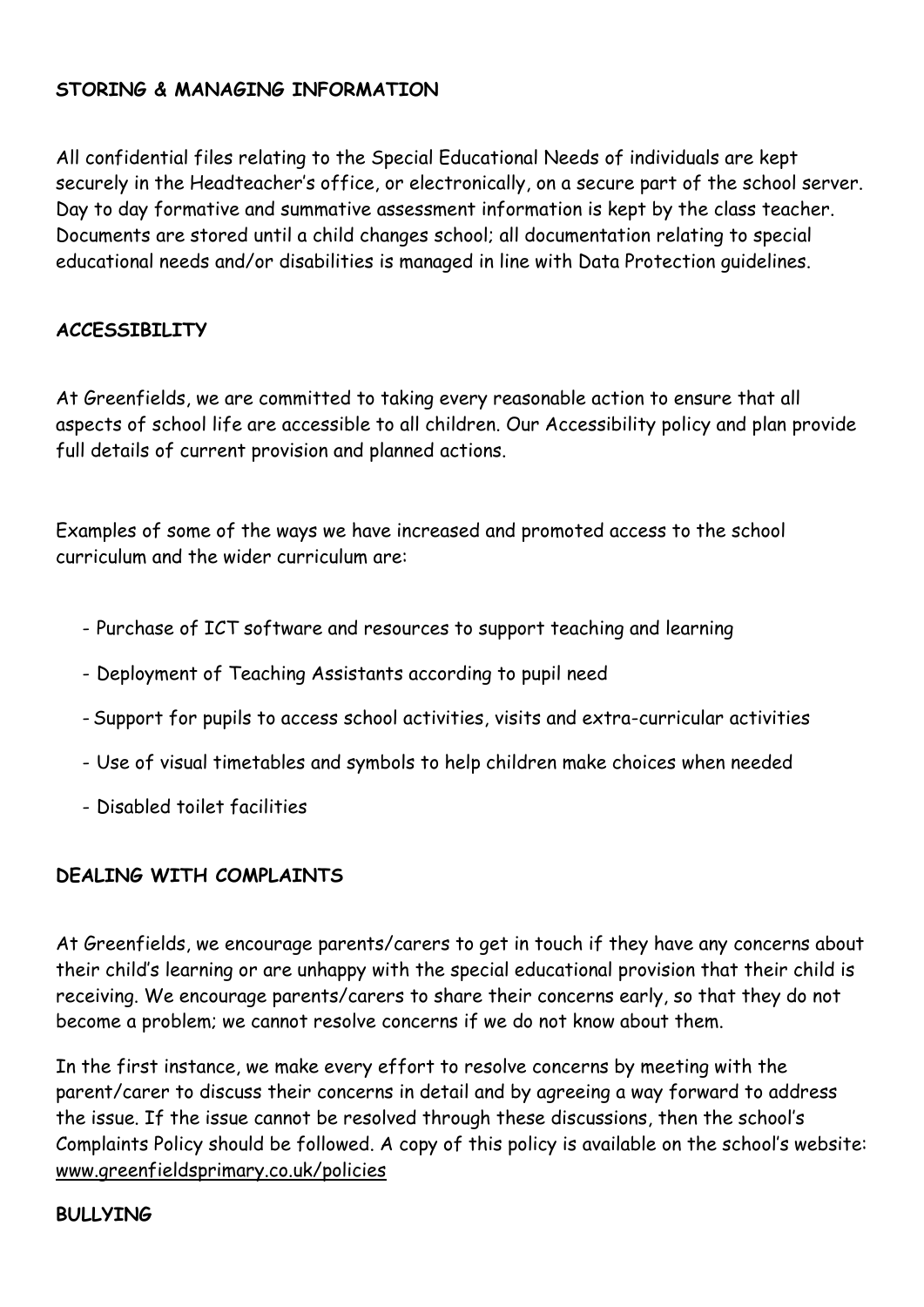Research has shown that children with special educational needs and/or disabilities are more vulnerable to bullying and safeguarding concerns than others in their peer group and staff at Greenfields are aware of this.

At all times our aim is to safeguard the needs of all pupils, especially those with SEND. At the heart of our behaviour policy is the belief that all children at Greenfields are important and valued and that they all have a right to be educated in a safe, calm and purposeful environment. Everyone has the right to feel happy and safe whatever their age, ability, gender, race, religion or sexual orientation.

Our behaviour policy can be found on our website[:](http://www.greenfieldsprimary.co.uk/behaviour) [www.greenfieldsprimary.co.uk/behaviour](http://www.greenfieldsprimary.co.uk/behaviour)

## **DISABILITY EQUALITY IMPACT ASSESSMENT**

This policy has been written with reference to and in consideration of the school's Single Equality Scheme. Assessment will include consideration of issues identified by the involvement of disabled children, staff and parents/carers and any information that the school holds on disabled children, staff and parents/carers.

## **MONITORING & EVALUATING OF SEND OUTCOMES**

The quality of teaching for all children, including SEND provision, is regularly reviewed through quality assurance activities undertaken by school leaders. Pupil outcomes are monitored through the analysis of data collected half-termly. Feedback from all parents/carers is sought at termly parent/carer consultations and additionally at review meetings for children with special educational needs and/or disabilities. Greenfields has named governors with responsibility for overseeing SEND provision in school and the SENCo meets with the SEND Governor on a termly basis to discuss SEND provision.

The school's provision is also monitored through the annual update of the school's SEN Information Report.

## **POLICY MONITORING & REVIEW:**

The governing body will monitor the impact of this policy through the annual SEN report and it will also evaluate the impact of the school's SEND provision through checking the achievement of those children on the SEN register.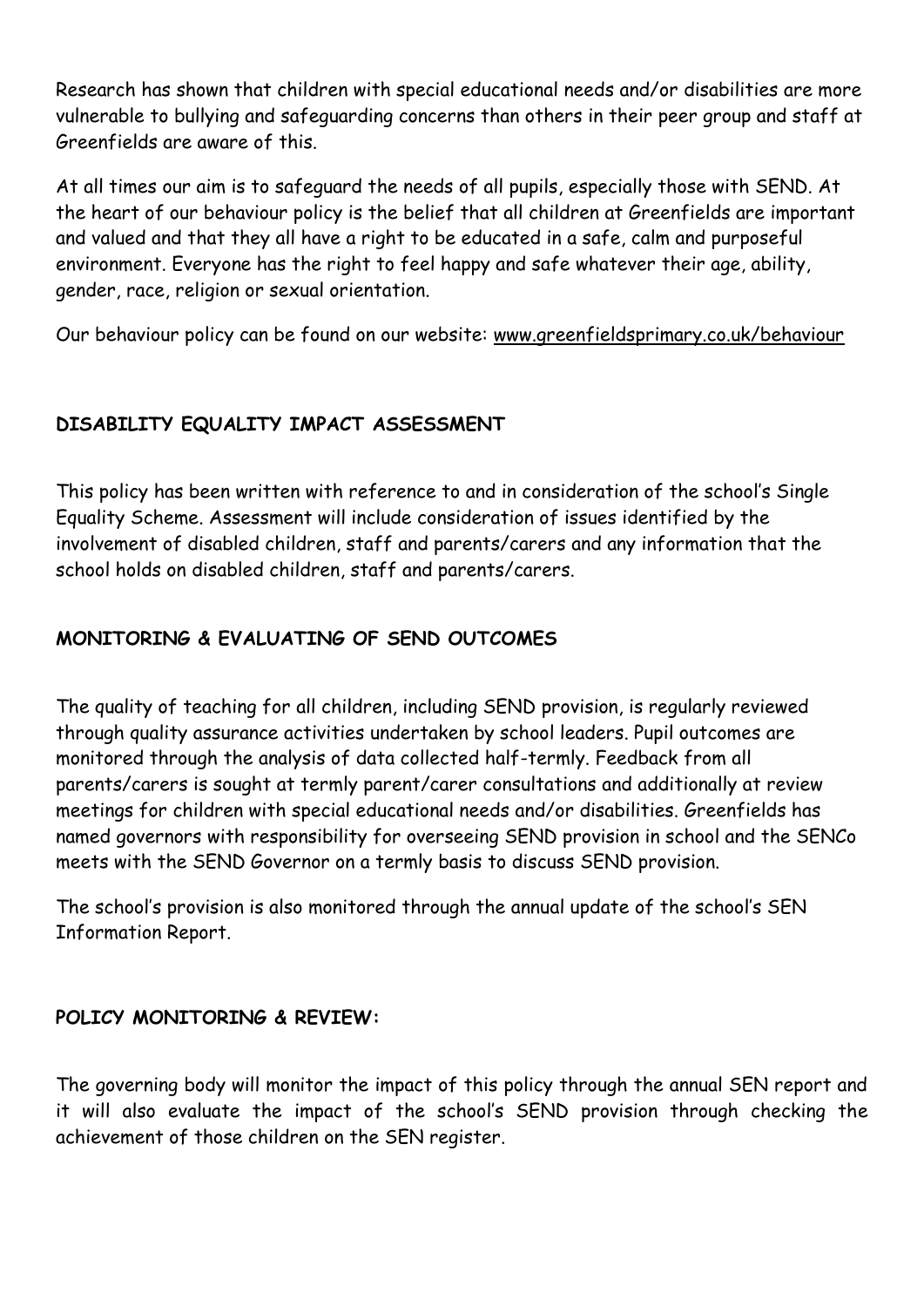The Special Educational Needs & Disabilities policy will be reviewed annually, or sooner if new legislation relating to SEND provision in schools comes into force.

The next scheduled review is February 2022.